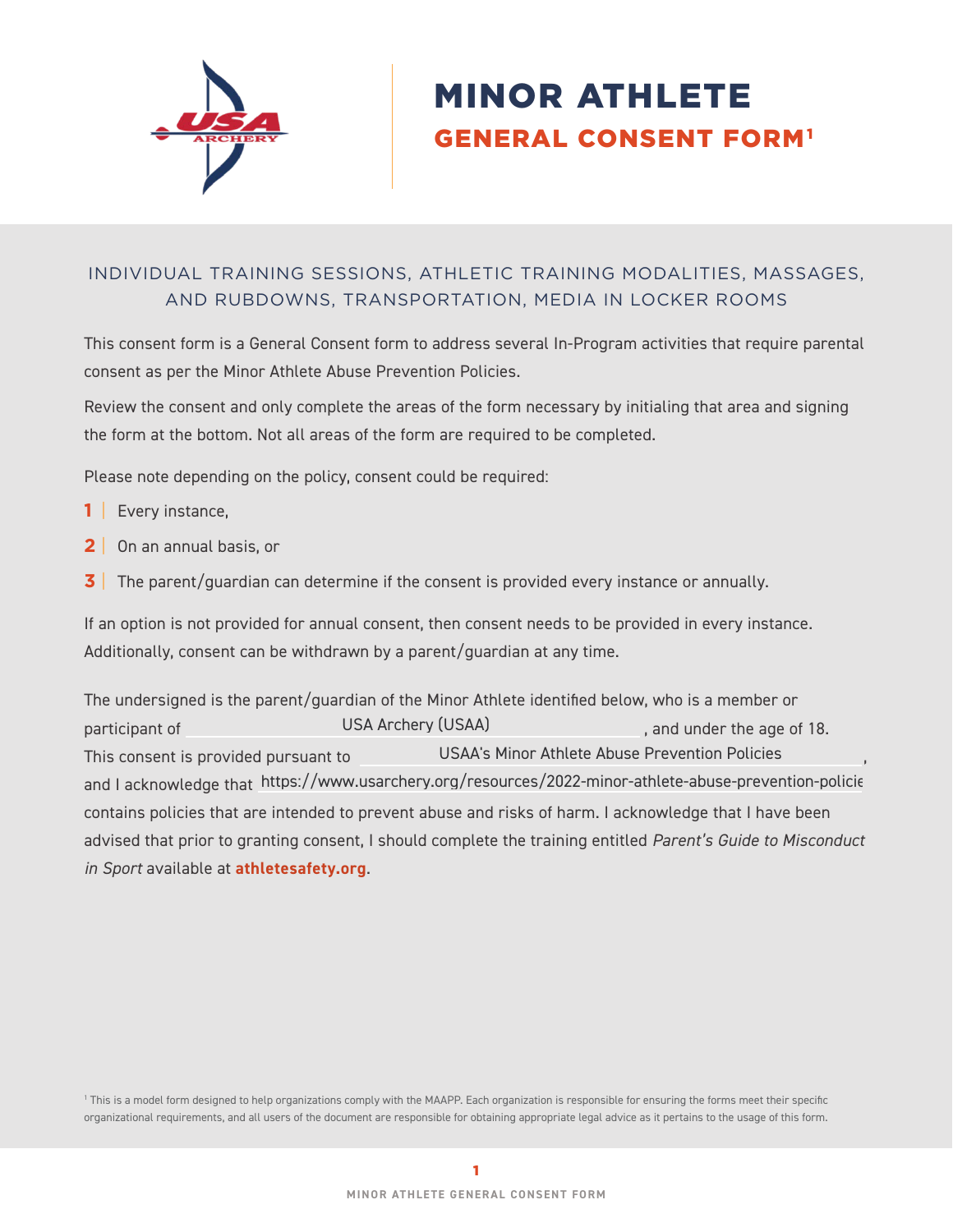## INDIVIDUAL TRAINING SESSIONS

#### **General Annual Consent**

I, as the parent/guardian of the Minor Athlete identified below, hereby authorize and consent for said Minor Athlete to receive In-Program individual training sessions from Filter Adult Participant Name (1988), an Adult Participant, for a time period of one year from the date of this consent.

I understand that the following are the guidelines for Individual Training Sessions:

- **1** | All sessions must follow the One-on-One Interactions Policy as found in https://www.usarchery.org/resources/2022-minor-athlete-abuse-prevention-policies-231121152129.pd
- **2** A parent/guardian can observe the session.

I can withdrawal my consent for Individual Training Sessions at any time.

| Initial | Date |
|---------|------|
|         |      |
|         |      |

#### **Training Session Specific**

I, as the parent/guardian of the Minor Athlete identified below, hereby authorize and consent for said Minor Athlete to receive In-Program individual training sessions from , an Adult Participant, as specified below: Enter Adult Participant Name

I understand that the following are the guidelines for Individual Training Sessions:

- **1** | All sessions must follow the One-on-One Interactions Policy as found in https://www.usarchery.org/resources/2022-minor-athlete-abuse-prevention-policies-231121152129.pd
- **2** A parent/quardian can observe the session.

I can withdrawal my consent for Individual Training Sessions at any time.

| Enter location of<br>Enter frequency of<br>training session<br>training session | Enter time period of consent |
|---------------------------------------------------------------------------------|------------------------------|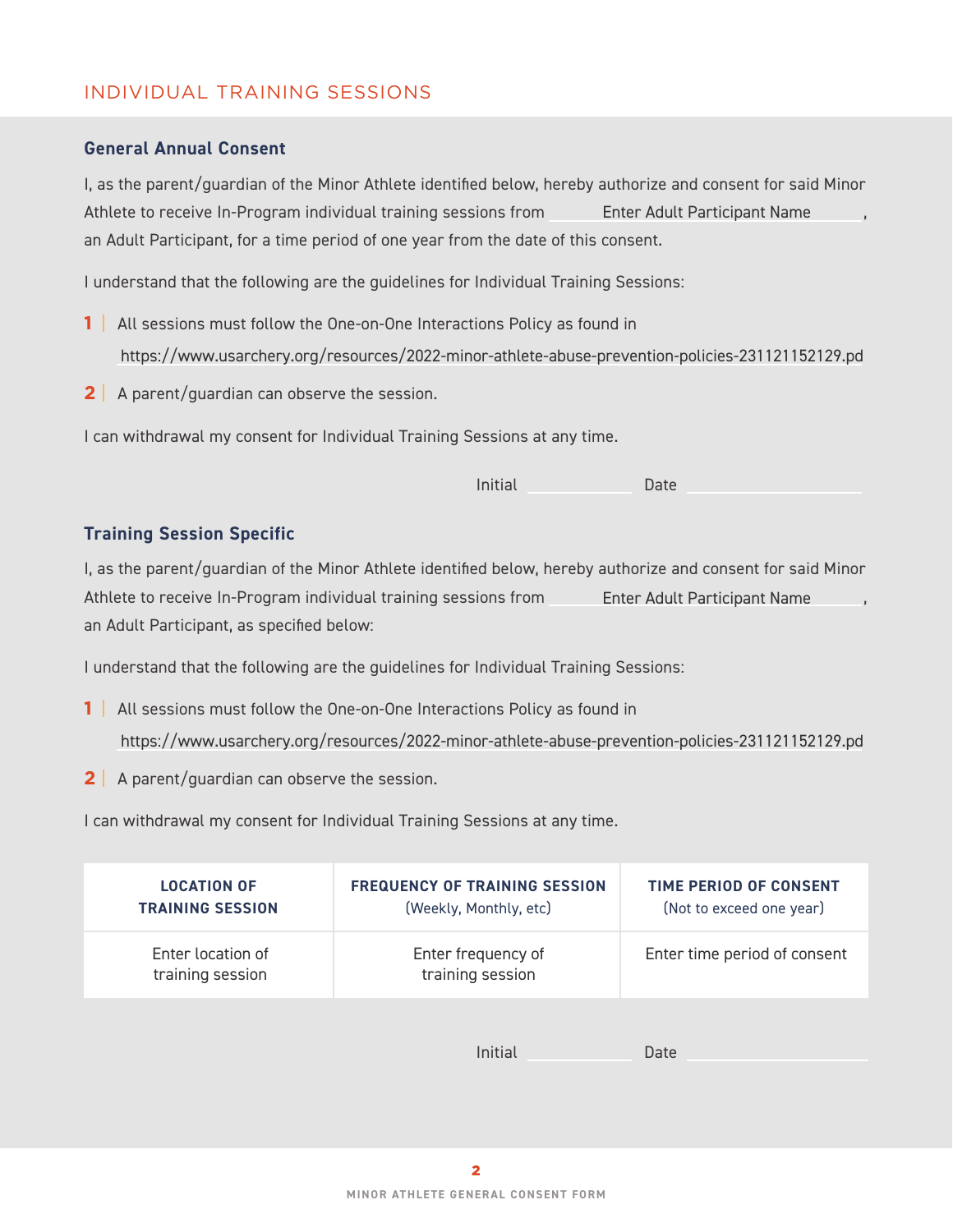# ATHLETIC TRAINING MODALITIES, MASSAGES, OR RUBDOWNS

## **Annually**

I, as the parent/guardian of the Minor Athlete identified below, hereby authorize and consent for said Minor Athlete to receive In-Program athletic training modalities, massages or rubdowns for injuries for a time period of one year from the date of this consent.

I understand that the following guidelines apply for Athletic Training Modalities, Massages, and Rubdowns:

- **1** | All sessions must follow the One-on-One Interactions Policy as found in https://www.usarchery.org/resources/2022-minor-athlete-abuse-prevention-policies-231121152129.pdf
- **2** All sessions must have a second Adult Participant physically present for the treatment to occur.
- **3** | My Minor Athlete will be fully or partially clothed and their breasts, buttocks, groin, and genitals will always be covered.
- **4** | A parent/guardian must be permitted to observe treatment, except for situations where it occurs in a competition or training venue that limits credentialing.

I understand that my Minor Athlete or I can withdraw consent for In-Program athletic training modalities, massages, or rubdowns at any time.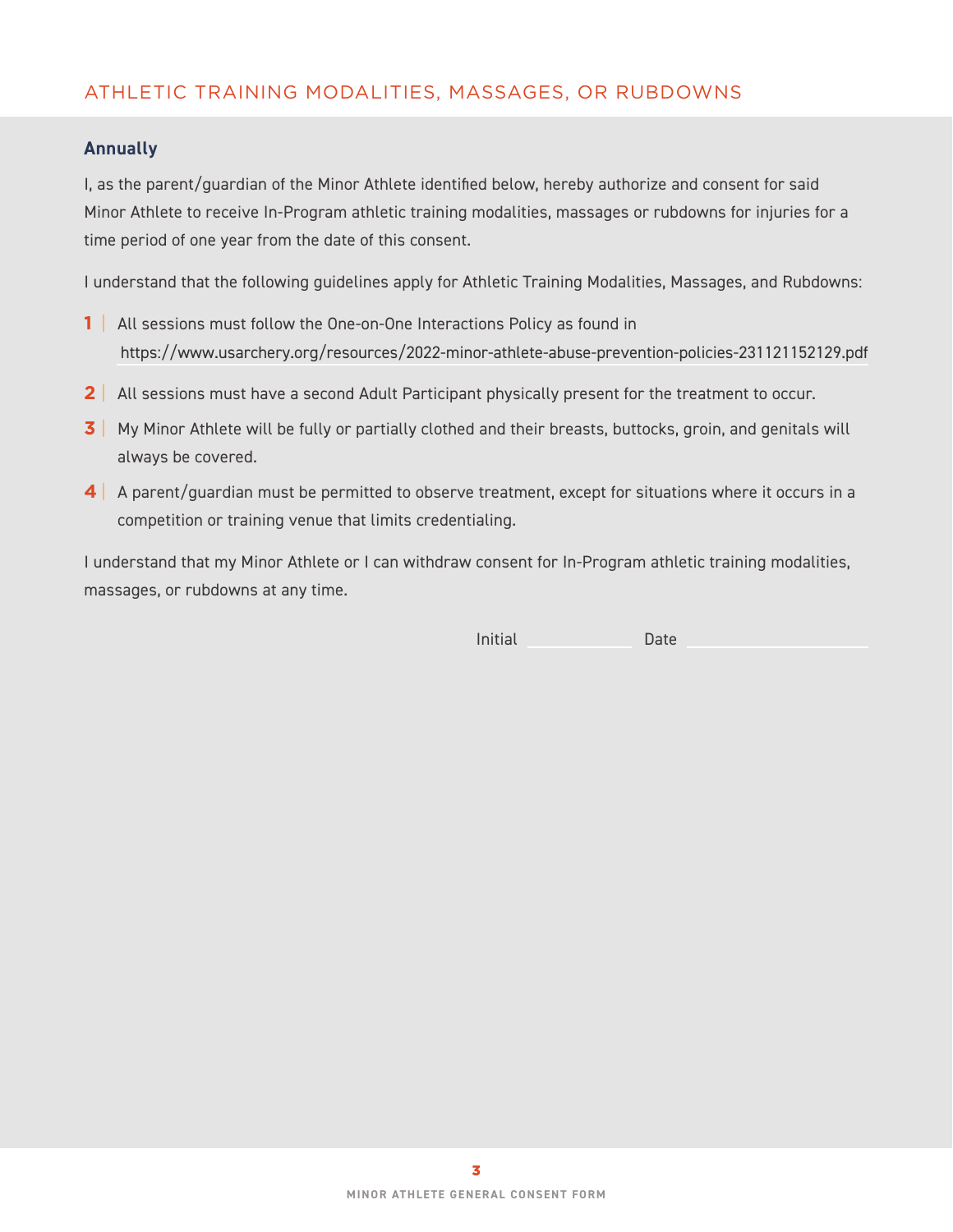# ATHLETIC TRAINING MODALITIES, MASSAGES, OR RUBDOWNS

#### **Specific Dates**

I, as the parent/guardian of the Minor Athlete identified below, hereby authorize and consent for said Minor Athlete to receive In-Program athletic training modalities, massages, or rubdowns for injuries under the following parameters:

| <b>LOCATION OF ATHLETIC TRAINING</b>                                | <b>FREQUENCY OF TREATMENT</b>   | TIME PERIOD OF CONSENT       |
|---------------------------------------------------------------------|---------------------------------|------------------------------|
| MODALITY, MASSAGE OR RUBDOWN                                        | (Weekly, Monthly, etc.)         | (Not to exceed one year)     |
| Enter location of athletic training<br>modality, massage or rubdown | Enter frequency of<br>treatment | Enter time period of consent |

I understand that the following guidelines apply for Athletic Training Modalities, Massages and Rubdowns:

- **1** All sessions must follow the One-on-One Interactions Policy as found in https://www.usarchery.org/resources/2022-minor-athlete-abuse-prevention-policies-231121152129.pdf
- **2** | All sessions must have a second Adult Participant physically present for the treatment to occur.
- **3** My Minor Athlete will be fully or partially clothed and their breasts, buttocks, groin, and genitals will always be covered.
- **4** | A parent/guardian must be permitted to observe treatment, except for situations where it occurs in a competition or training venue that limits credentialing.

I understand that my Minor Athlete or I can withdraw consent for In-Program athletic training modalities, massages, or rubdowns at any time.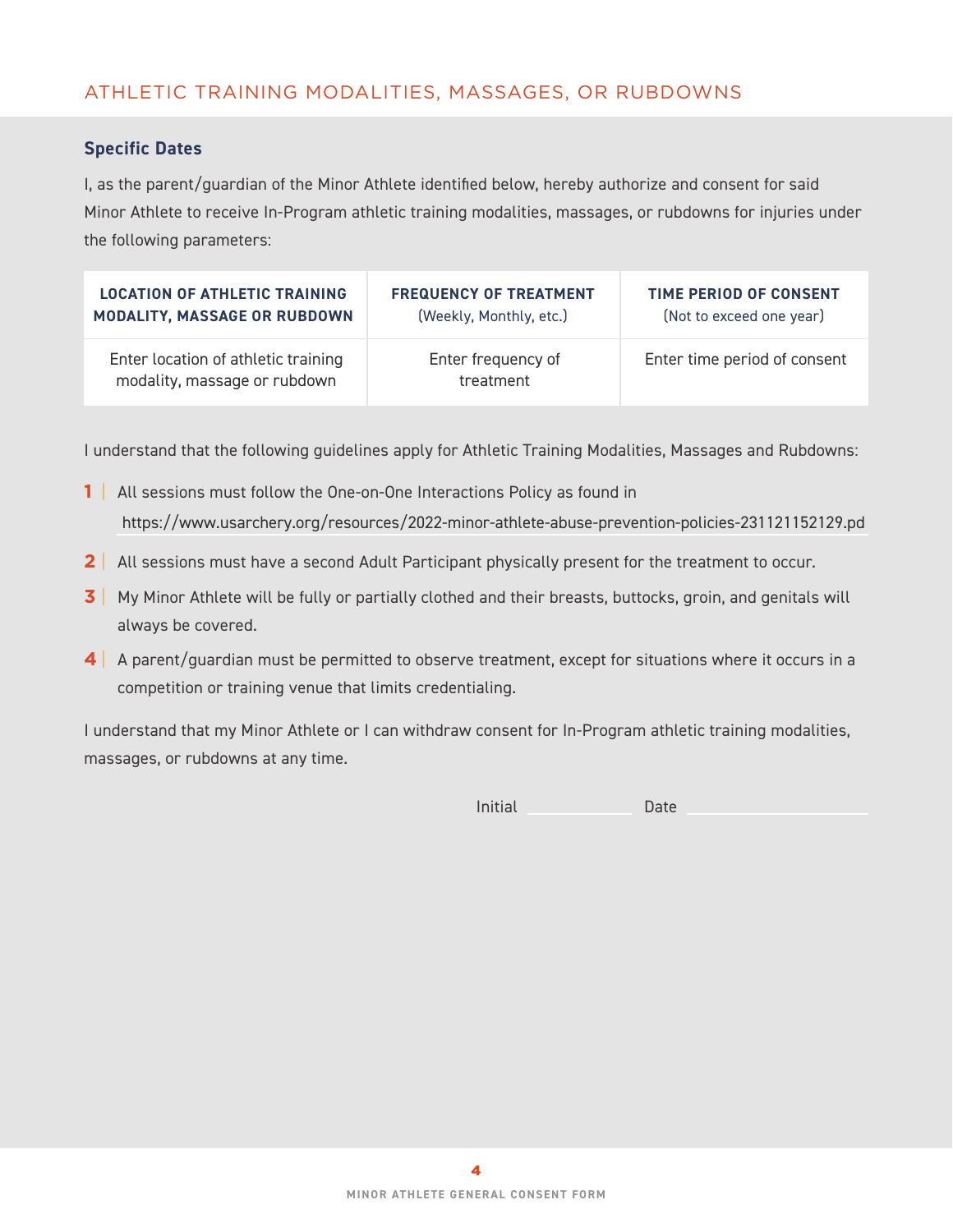# TRANSPORTATION BY AN ADULT PARTICIPANT

## **Annual**

I, as the parent/guardian of the Minor Athlete identified below, hereby authorize and consent that Enter Adult Participant Name (and Adult Participant, can travel one-on-one with said Minor Athlete to and from all In-Program sport activities related to for a time period of one year from the date of this consent. I understand that my Minor Athlete or I can withdraw consent at any time. USAA

Initial Date

## **Specific Dates**

I, as the parent/guardian of the Minor Athlete identified below, hereby authorize and consent that , an Adult Participant, can travel one-on-one with said Minor Athlete to and from in the In-Program sport activities related to for the occasions specified below. I understand that my Minor Athlete or I can withdraw consent at any time. Enter Adult Participant Name USAA

| <b>DATE</b> | <b>EVENT/OCCASION NAME</b>                                                                                      | <b>LOCATION</b> |
|-------------|-----------------------------------------------------------------------------------------------------------------|-----------------|
| Enter date  | Enter event/occasion name                                                                                       | Enter location  |
|             | Initial                                                                                                         | Date            |
|             | the contract of the contract of the contract of the contract of the contract of the contract of the contract of |                 |

| <b>DATE</b> | <b>EVENT/OCCASION NAME</b> | <b>LOCATION</b> |
|-------------|----------------------------|-----------------|
| Enter date  | Enter event/occasion name  | Enter location  |
|             |                            |                 |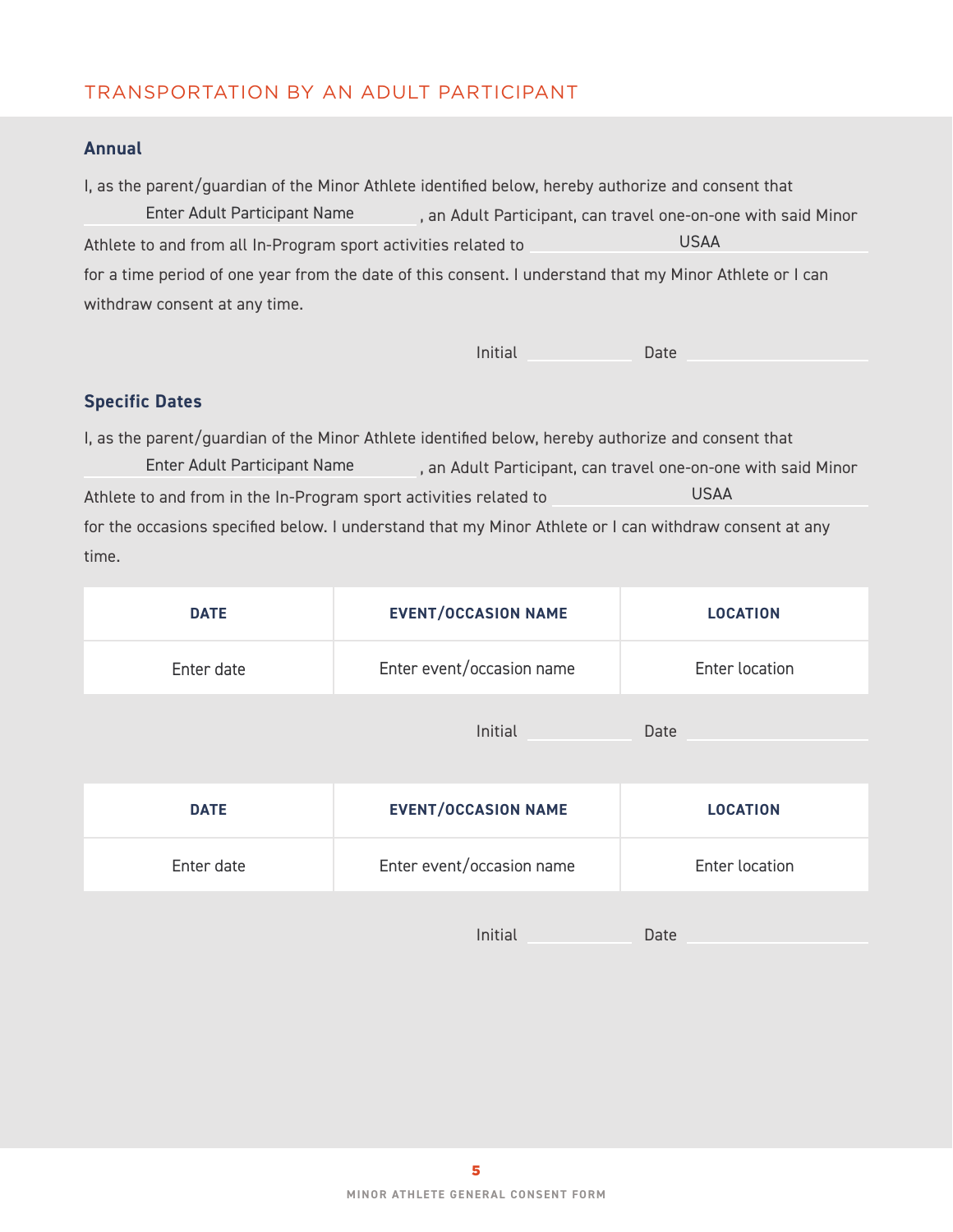## TRANSPORTATION ORGANIZED BY

#### **Annual**

I, as the parent/guardian of the Minor Athlete identified below, hereby authorize and consent that said Minor Athlete can travel with the named Organization to and from all In-Program activities during a period of one year from the date of this consent. I understand that my Minor Athlete or I can withdraw consent at any time.

Initial Date

## **Specific Dates**

I, as the parent/guardian of the Minor Athlete identified below, hereby authorize and consent that said Minor Athlete can travel with the named Organization to and from all the In-Program activities for the occasions specified below. I understand that my Minor Athlete or I can withdraw consent at any time.

| <b>DATE</b> | <b>EVENT/OCCASION NAME</b> | <b>LOCATION</b>       |
|-------------|----------------------------|-----------------------|
| Enter date  | Enter event/occasion name  | <b>Enter location</b> |
|             | Initial                    | Date                  |
| <b>DATE</b> | <b>EVENT/OCCASION NAME</b> | <b>LOCATION</b>       |
| Enter date  | Enter event/occasion name  | Enter location        |
|             | Initial                    | Date                  |